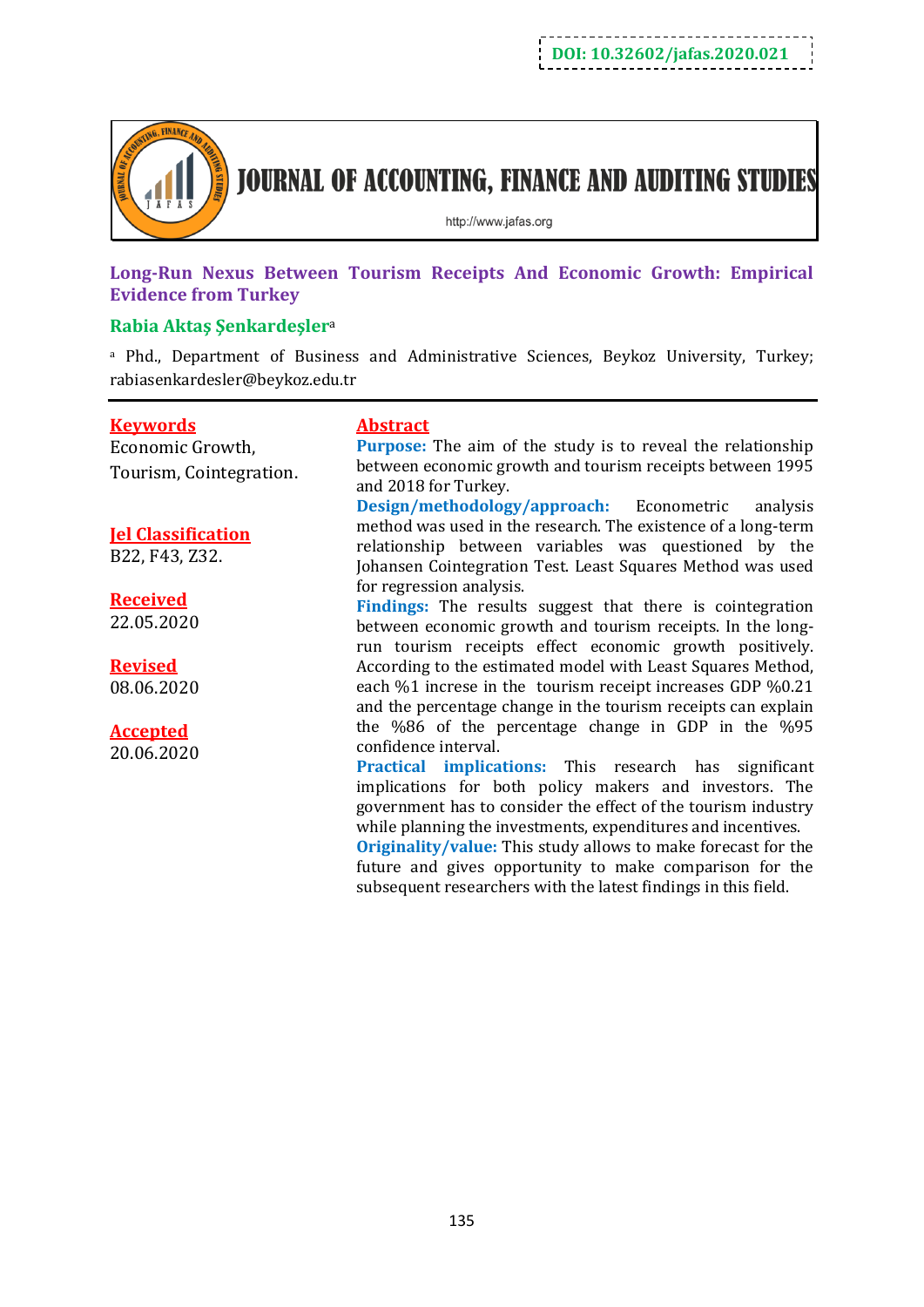#### **1. Introduction**

Tourism is the most affected sector positively and negatively from globalization. With globalization, communication and information transfer have gained an extraordinary speed. Being aware of the world has increased the curiosity of the people and the desire to see the places they have not seen before, to know the cultures they do not know and to try the foods and drinks they have never tasted. Developments in transportation technology have facilitated the satisfaction of these requests. In parallel with these developments, increasing tourism activities contribute positively to the economy. However, all kinds of natural disasters, wars, epidemics, terrorist incidents, political tensions and financial crises negatively affect the tourism sector. This negation has a negative effect on the economy. Tourism, which is the lowest cost way to earn foreign exchange revenue compared to other sectors, is also the most fragile sector of the economy due to the risks mentioned above.

## **2. Development of Tourism Sector in Turkey and Its Contribution to the Economy**

Tourism is a constantly evolving sector in Turkey as it is in the entire world. Turkey became a member of UNWTO (United Nations World Tourism Organisation) in 1975 to develop tourism. UNWTO is the united nations agengy, which promotes tourism as a driver of economic growth, is responsible the sustainable and universally accesible tourism (UNWTO). Turkey has also made arrangements at the national level to improve the tourism industry. The first important regulation is the Tourism Incentive Law, which was enacted in 1982 (mevzuat.gov.tr). With this law, it has been aimed to increase the investments to be made in tourism. While the number of tourists coming to Turkey in the early 1990s was 5.3 million people, it exceeded 30 million people in 2001 (TUROFED,2018:18) In 2018, Turkey ranked 6th in the world in the category of countries preferred by tourists as destinations with approximately 46 million people. In the European rankings at the same year, ranked in the 4th place. The top five countries sending the most tourists to Turkey are, respectively, Russia, Germany, Bulgaria, England and Iran (wikivisually).

Tourism is an invisible export item in the services section of the current account of the balance of payments. Tourism accounts for 40% of all services trade worldwide and makes a significant contribution to economic growth. The following table shows the share of tourism revenues in exports over the years.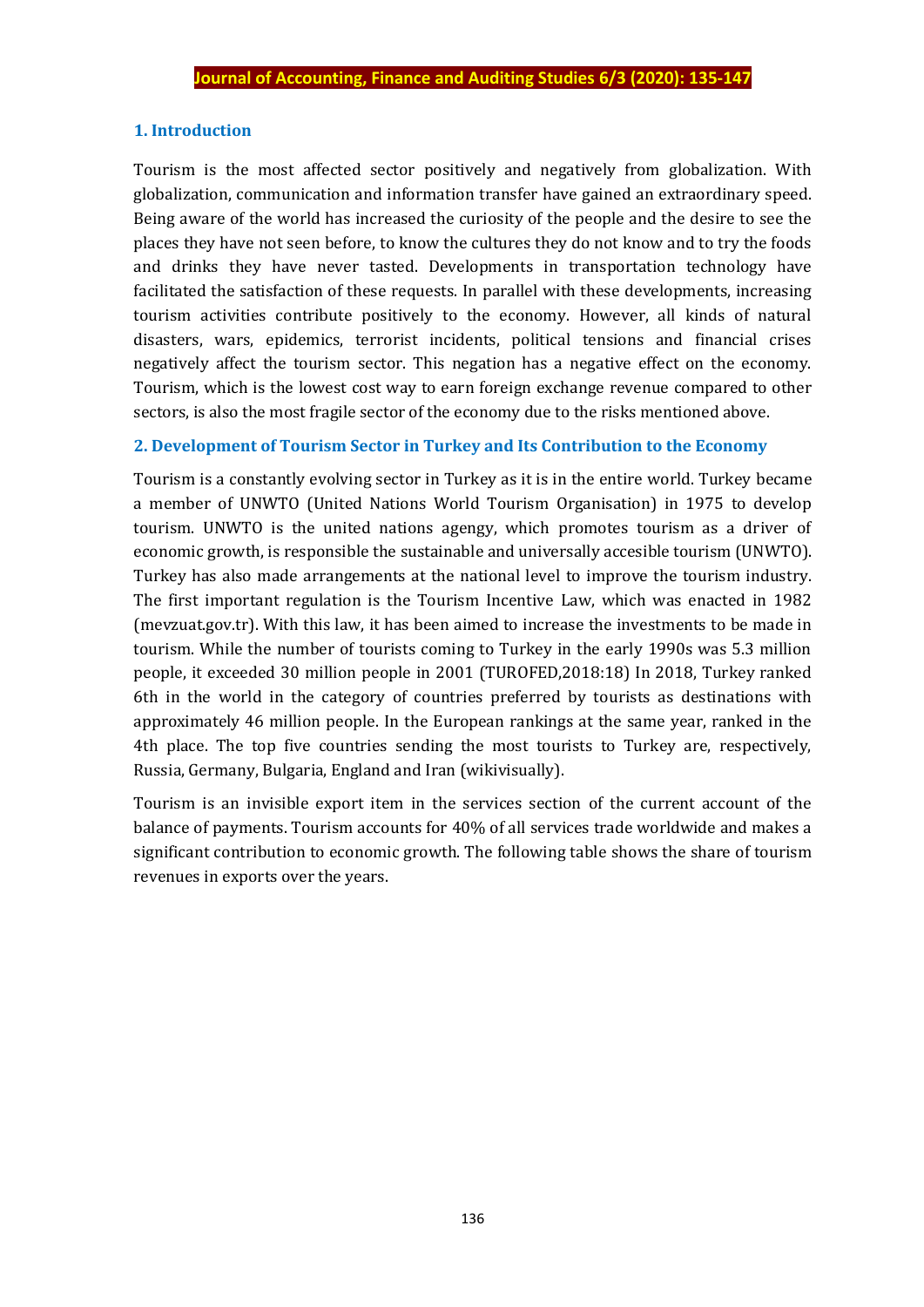# **Table 1:**The Rate Of Tourism Revenues To Export

| <b>YEARS</b> | <b>EXPORT</b> | <b>TOURISM REVENUES</b> | <b>RATIO OF TOURISM REVENUES TO</b><br><b>EXPORT (%)</b> |
|--------------|---------------|-------------------------|----------------------------------------------------------|
| 1995         | 21 637,0      | 4957,0                  | 22,9                                                     |
| 1996         | 23 225,5      | 5 9 6 2, 1              | 25,7                                                     |
| 1997         | 26 26 1,1     | 8 0 8 8,5               | 30,8                                                     |
| 1998         | 26 974,0      | 7808,9                  | 28,9                                                     |
| 1999         | 26 587,2      | 5 203,0                 | 19,6                                                     |
| 2000         | 27 774,9      | 7636,0                  | 27,5                                                     |
| 2001         | 31 334,2      | 10450,7                 | 33,4                                                     |
| 2002         | 36 059,1      | 12 4 20,5               | 34,4                                                     |
| 2003         | 47 252,8      | 13854,9                 | 29,3                                                     |
| 2004         | 63 167,0      | 17 076,6                | 27,0                                                     |
| 2005         | 73 476,4      | 20 322,1                | 27,7                                                     |
| 2006         | 85 534,7      | 18 594,0                | 21,7                                                     |
| 2007         | 107 271,8     | 20 942,5                | 19,5                                                     |
| 2008         | 132 027,2     | 25 4 1 5, 1             | 19,2                                                     |
| 2009         | 102 142,6     | 25 064,5                | 24,5                                                     |
| 2010         | 113 883,2     | 24 9 31,0               | 21,9                                                     |
| 2011         | 134 906,9     | 28 115,7                | 20,8                                                     |
| 2012         | 152 478,5     | 29 351,4                | 19,2                                                     |
| 2013         | 157 610,2     | 34 30 5,9               | 21,3                                                     |
| 2014         | 151 802,6     | 32 309,0                | 21,8                                                     |
| 2015         | 143 934,9     | 31 464,8                | 21,9                                                     |
| 2015         | 143 934,9     | 31 464,8                | 21,9                                                     |
| 2016         | 142 606,2     | 22 107,4                | 15,5                                                     |
| 2017         | 156 992,9     | 26 28 3,6               | 16,7                                                     |
| 2018         | 167 967,2     | 29 5 1 2, 9             | 17,5                                                     |

#### **Source:** TURSAB

In addition to its positive impact on national income, tourism is an important sector as it also provides foreign currency income. As seen in Table-1, tourism revenues are constantly increasing.

The tourism sector also contributes to the elimination of external deficits and the improvement of the balance of payments.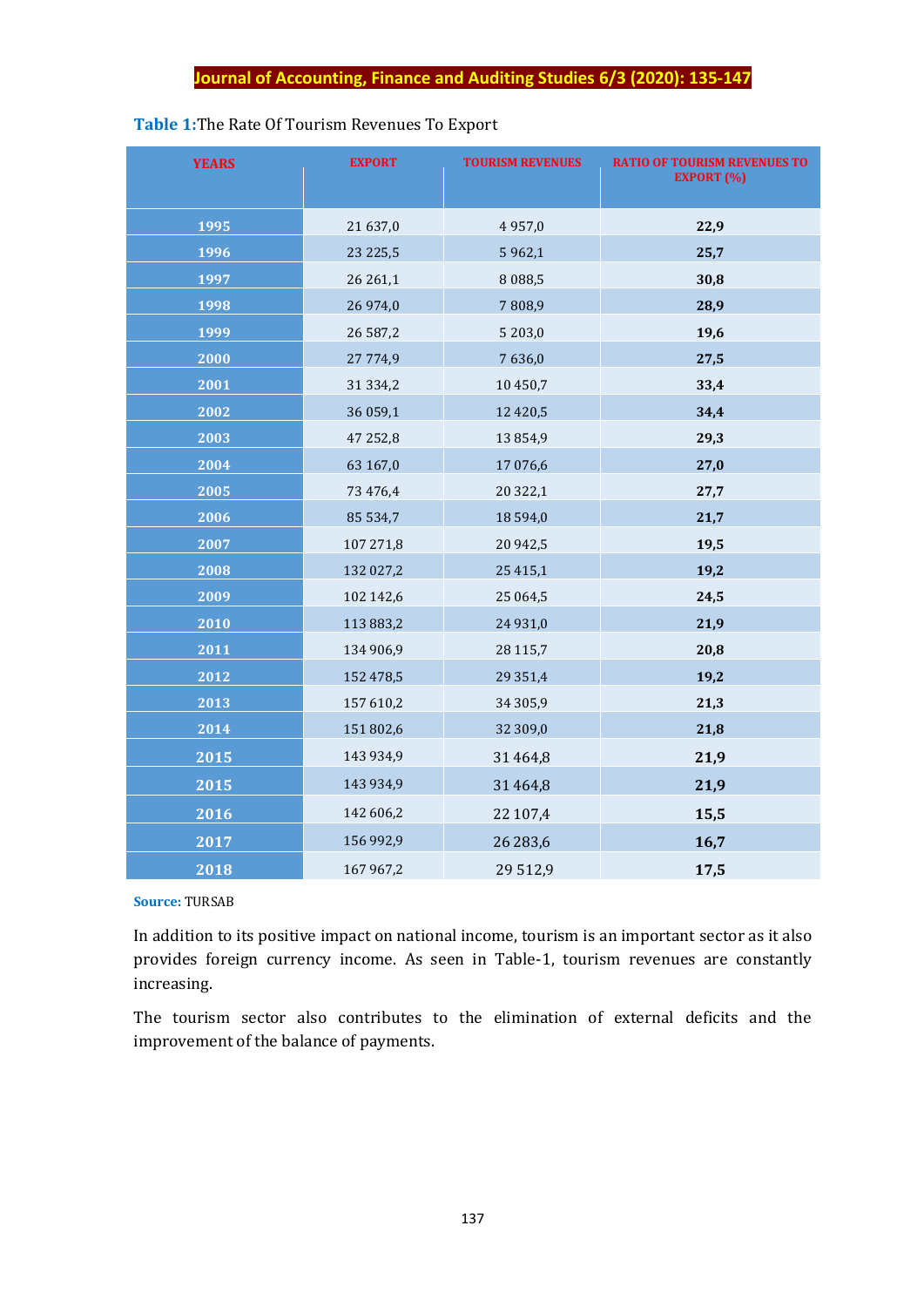### **Table 2:**Tourism Revenues / Foreign Trade Deficit

| 2018-Turkey                                                     | $(1000 \text{ } $)$ |
|-----------------------------------------------------------------|---------------------|
| import                                                          | 223039038           |
| export                                                          | 168023391           |
| foreign trade deficit                                           | -55015647           |
| tourism revenues                                                | 29512900            |
| the ratio of tourism revenues to meet the foreign trade deficit | 53,64%              |
| resource: TUROFED                                               |                     |

The ratio of tourism revenues to meet the foreign trade deficit in 2018 was 53.64%.

| Table 3: Distribution Of Tourism Revenues By Expenditure Items |
|----------------------------------------------------------------|
|----------------------------------------------------------------|

|                                            |                                | quantity (1000 \$) | share<br>(%) |
|--------------------------------------------|--------------------------------|--------------------|--------------|
| <b>TOTAL TOURISM REVENUES</b>              |                                | 34.520.332         | 100          |
| <b>PACKAGE TOUR</b><br><b>EXPENDITURES</b> |                                | 9.164.755          | 26,55        |
| PERSONEL EXPENDITURES                      |                                | 25.355.577         | 73,45        |
|                                            | Food and beverage              | 6.756.719          | 19,57        |
|                                            | accommodation                  | 3.621.359          | 10,49        |
|                                            | health                         | 1.065.105          | 3,09         |
|                                            | transportation (in<br>turkey)  | 2.247.263          | 6,51         |
|                                            | Sports, education, culture     | 393.778            | 1,14         |
|                                            | Tour services                  | 142.047            | 0,41         |
|                                            | International transport        | 4.607.257          | 13,35        |
|                                            | <b>GSM</b> roaming services    | 85.346             | 0,25         |
|                                            | Marina service<br>expenditures | 41.752             | 0,12         |
|                                            | Other goods and services       | 6.394.933          | 18,53        |
|                                            | Clothing and shoes             | 3.921.072          | 11,36        |
|                                            | souvenir                       | 1.344.768          | 3,9          |
|                                            | Carpets, rugs etc.             | 120.346            | 0,35         |
|                                            | Other expenditures             | 10.008.657         | 2,92         |

**Source:** <https://yigm.ktb.gov.tr/TR-232959/arastirma-ve-raporlar.html>

In 2018, Turkey's tourism revenues totaled \$ 34.5 billion and the average expenditure of tourists was \$666. The circulation of tourism revenues within the country creates a multiplier effect, stimulating other investments and expenditures and contributing to economic growth.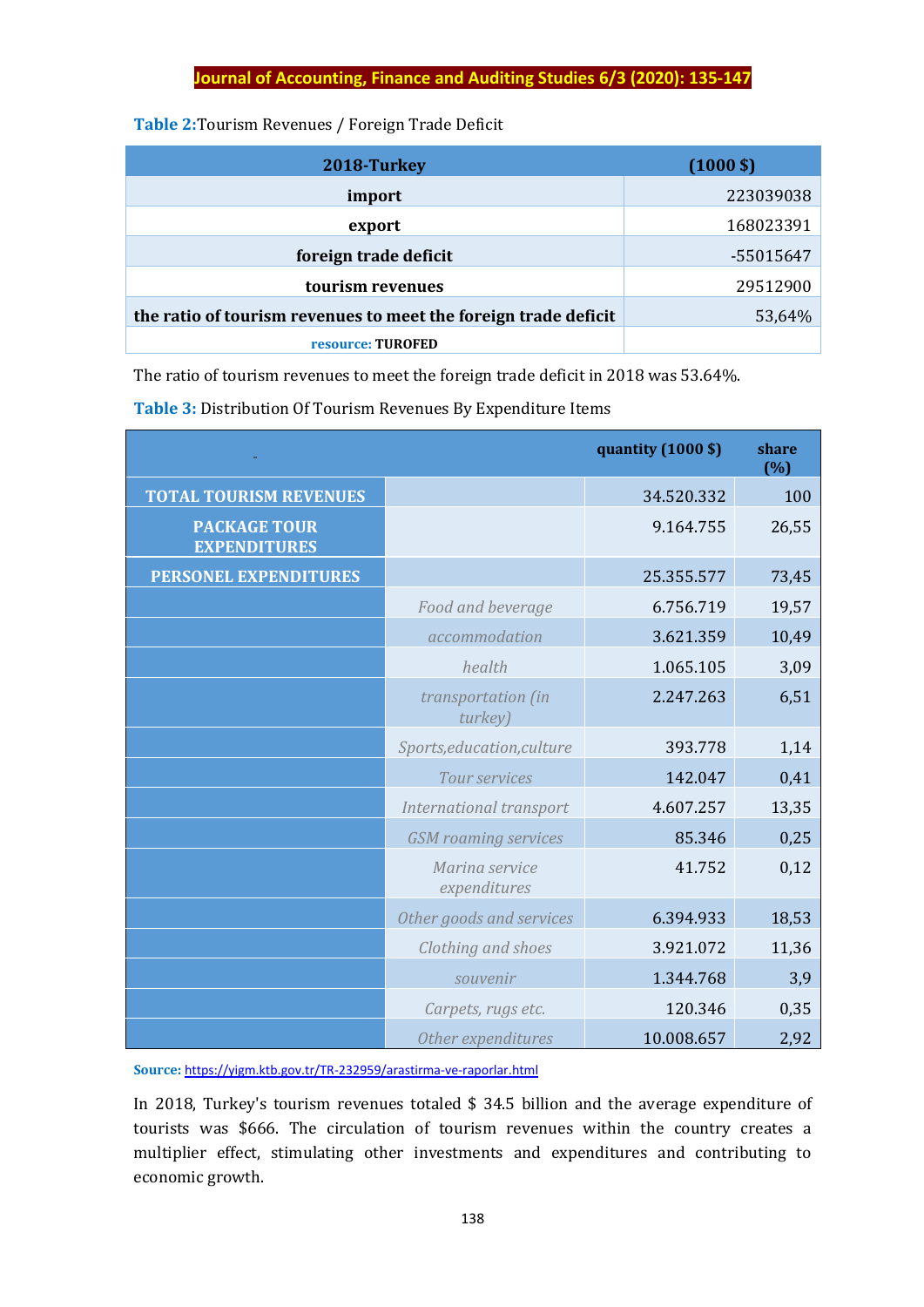The tourism sector is also very important in terms of employment. Nowadays, tourism contributing %9 of the global GDP and accounts for one in eleven jobs worldwide (wwtc). The share of tourism in Turkey's total employment is 7% (Resort, 2020:10).

| <b>Author</b>                             | <b>Period</b>       | <b>Method</b>                  | <b>Findings</b>                                                                                                             |
|-------------------------------------------|---------------------|--------------------------------|-----------------------------------------------------------------------------------------------------------------------------|
| Dereli and<br>Akiş (2019)                 | 1970-<br>2016       | cointegration<br>and causality | no relationship in the short run. In the long run<br>there is a causality from tourism revenues to<br>economic growth       |
| Kızılkaya et<br>al. (2016)                | 1980-<br>2014       | cointegration<br>and ARDL      | in both short and long run, tourism revenues<br>have positive effect on economic growth                                     |
| Aslan (2016)                              | 2003:1-<br>2012:4   | <b>ARDL</b>                    | causality<br>bidirectional<br>between<br>tourism<br>revenues and economic growth                                            |
| Algan and<br>Gencer<br>(2015)             | 1992:1-<br>2010:2   | causality                      | unidirectional causality from tourism revenues<br>to economic growth                                                        |
| Durgun<br>Kaygısız<br>(2015)              | 2003:1-<br>2013:4   | causality                      | unidirectional causality from tourism revenues<br>to economic growth                                                        |
| Esen and<br>Özata (2015)                  | $2003:1-$<br>2015:4 | ARDL                           | in both short and long run, tourism revenues<br>have positive effect on economic growth                                     |
| Topallı<br>(2015)                         | 1963-<br>2011       | causality                      | causality relationship between tourism<br>no<br>revenues and economic growth                                                |
| Özcan (2015)                              | 1995-<br>2011       | panel data                     | bidirectional<br>causality<br>between<br>tourism<br>revenues and economic growth                                            |
| Ertuğrul and<br>Mangir<br>(2015)          | 1998-<br>2011       | causality                      | unidirectional causality from tourism revenues<br>to economic growth                                                        |
| Terzi (2015)                              | 1963-<br>2013       | causality                      | unidirectional causality from tourism revenues<br>to economic growth                                                        |
| Özer and<br>Kırca (2014)                  | 2003-<br>2012       | causality                      | bidirectional<br>causality<br>between<br>tourism<br>revenues and economic growth                                            |
| <b>Bozkurt</b> and<br>Topçuoğlu<br>(2013) | 1973-<br>2010       | cointegration<br>and VECM      | bidirectional<br>causality<br>between<br>tourism<br>revenues and economic growth in both short<br>and long run              |
| Çoban and<br>Özcan (2013)                 | 1963-<br>2010       | cointegration<br>and causality | no relationship in the short run, bidirectional<br>relation In the long run between tourism<br>revenues and economic growth |
| Yurtseven<br>(2012)                       | 1980-<br>2011       | cointegration<br>and causality | unidirectional causality from tourism revenues<br>to economic growth                                                        |
| Savaş et al.<br>(2012)                    | 1985:1-<br>2008:3   | <b>ARDL</b>                    | unidirectional causality from tourism revenues<br>to economic growth                                                        |
| Polat and<br>Günay (2012)                 | 1969-<br>2009       | cointegration<br>and causality | unidirectional causality from tourism revenues<br>to economic growth in the long run                                        |
| Kara et al.<br>(2012)                     | 1992-<br>2011       | Var<br>and<br>causality        | unidirectional causality from economic growth<br>to tourism revenue                                                         |

## **3. Literature Summary of Empirical Analyses Only for Turkey**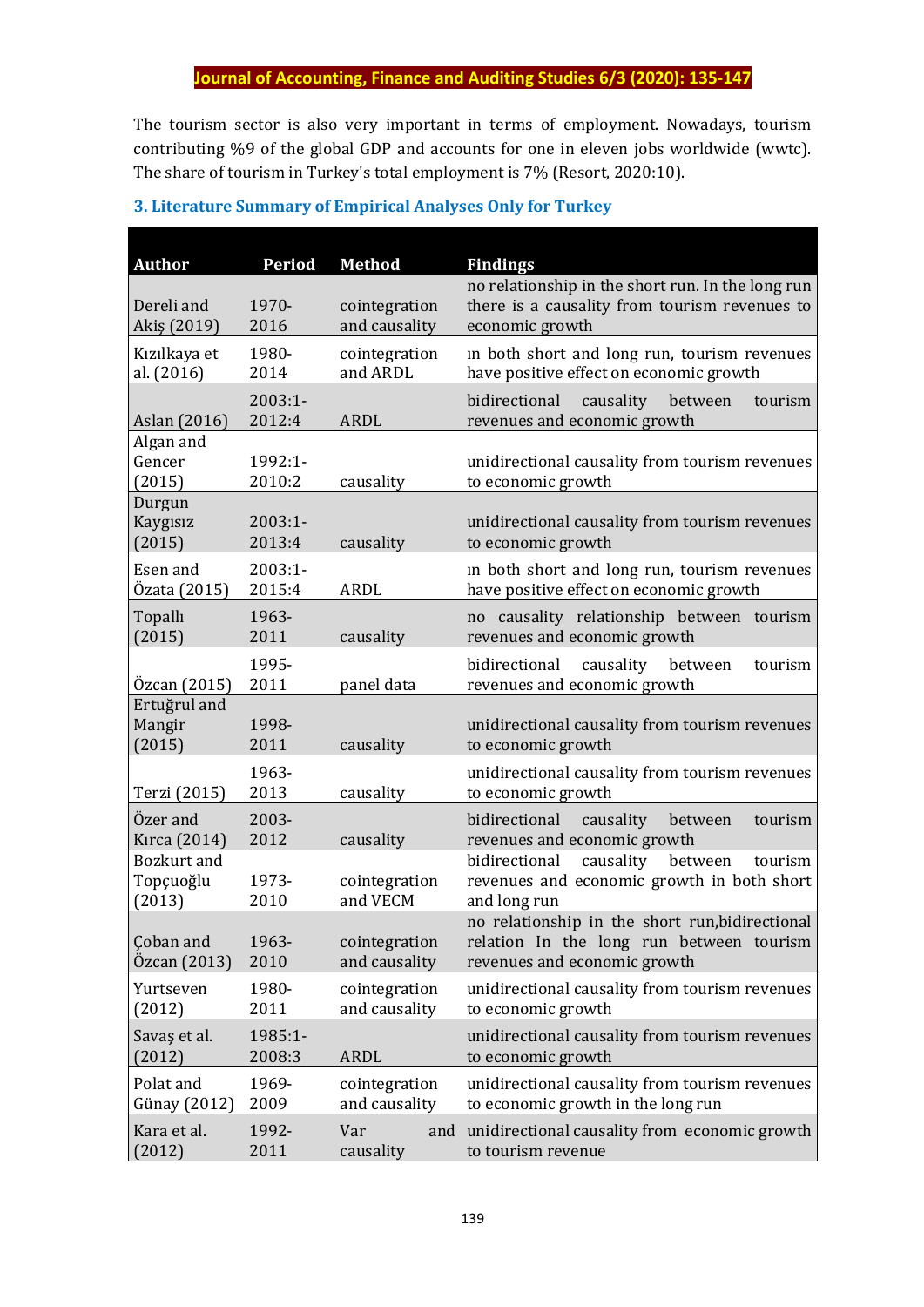| <b>Author</b>                         | <b>Period</b>     | <b>Method</b>                       | <b>Findings</b>                                                                                                       |
|---------------------------------------|-------------------|-------------------------------------|-----------------------------------------------------------------------------------------------------------------------|
| Işık (2010)                           | 1970-<br>2008     | cointegration<br>and causality      | bidirectional<br>causality<br>between<br>tourism<br>revenues and economic growth                                      |
| Bahar and<br><b>Bozkurt</b><br>(2010) | 1998-<br>2005     | dynamic panal bidirectional<br>data | causality<br>between<br>tourism<br>revenues and economic growth                                                       |
| Gökovalı<br>(2010)                    | 1985-<br>2005     | <b>OLS</b>                          | tourism<br>has positive effect on<br>economic<br>growth                                                               |
| Aykaç<br>Alp(2010)                    | 1998-<br>2009     | T-VAR                               | positive effect<br>tourism<br>has<br>on<br>economic<br>growth                                                         |
| Öztürk and<br>Acaravci<br>(2009)      | 1987-<br>2007     | VEC and ARDL                        | no causality relationship between tourism<br>revenues and economic growth                                             |
| Akan and Işık<br>(2009)               | 1970-<br>2007     | cointegration<br>and causality      | unidirectional causality from tourism revenues<br>to economic growth                                                  |
| Aslan (2008)                          | 1992:1-<br>2007:2 | cointegration<br>and causality      | tourism has positive effect on economic<br>growth                                                                     |
| <b>Cetintas and</b><br>Bektaş (2008)  | 1964-<br>2006     | <b>ARDL</b>                         | no relationship in the short run. In the long run<br>there is a causality from tourism revenues to<br>economic growth |
| Kızılgöl and<br>Erbaykal<br>(2008)    | 1992:1-<br>2006:2 | causality                           | unidirectional causality from economic growth<br>to tourism revenue                                                   |
| Bahar(2006)                           | 1963-<br>2004     | <b>VAR</b>                          | bidirectional<br>causality<br>between<br>tourism<br>revenues and economic growth                                      |
| <b>Cil Yavuz</b><br>(2006)            | 1992:1-<br>2004:4 | causality                           | bidirectional<br>causality<br>between<br>tourism<br>revenues and economic growth                                      |
| Uysal et al.<br>(2004)                | 1992-<br>2003     | causality                           | unidirectional causality from tourism revenues<br>to economic growth                                                  |

## **4. Empirical Analysis Methodology**

## **4.1. Methodology**

The objective of the empirical analysis is to reveal the relationship between economic growth and tourism revenues of Turkey for the period 1995-2018. The variables used in the research are gross domestic product ( constant 2010, US \$) and international tourism receipts (current, US \$). International tourism receipts are expenditures by international inbound visitors, including payments to national carriers for international transport. These receipts include any other prepayment made for goods or services received in the destination country. They also may include receipts from same-day visitors, except when these are important enough to justify separate calssification.

The data used in the research were obtained from World Bank and OECD. In the analysis, E-Views package program was used.

The analysis was started by performing stationary testing. Stability was tested by Augmented Dickey-Fuller (1979) method. Johansen Cointegration Test was conducted to determine the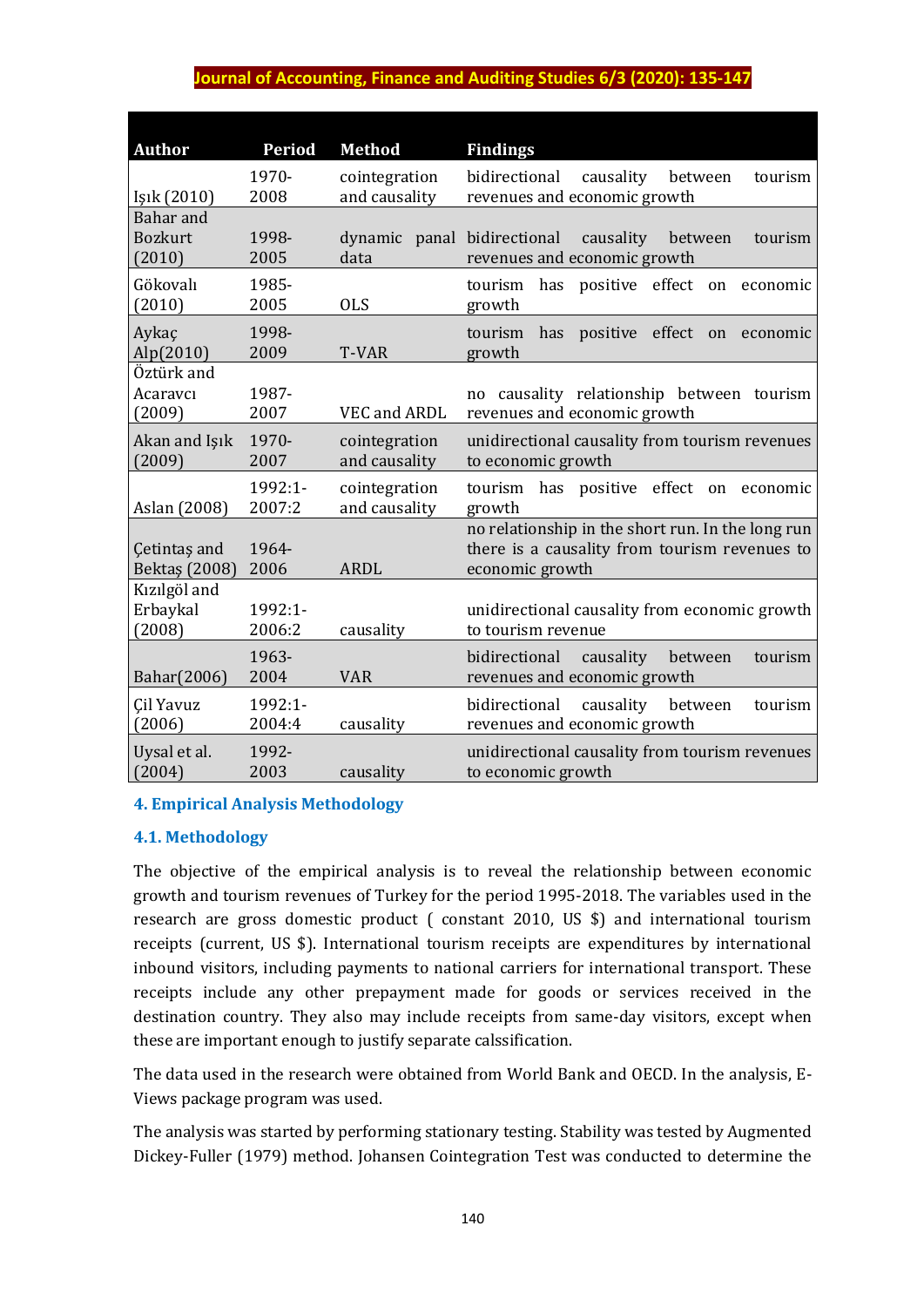#### **Journal of Accounting, Finance and Auditing Studies 6/3**

existence of long-term relationship between variables. Finally, the model was estimated by the Least Squares method.

#### **4.2. Unit Root Test**

Working with non-stationary series causes two fundamental problems. The first of these is that the predictions to be made with the obtained regression models are not reliable. The other is the false regression problem. False regression does not reflect the true degree of relationship between two variables, but rather the common tendency found within them. The following graphs show that the variables are not stationary and have an increasing trend.



#### **Table 4:** ADF Unit Root Results For LOGGDP And LOGRECEIPTS

| Exogenous: None                        | Null Hypothesis: D(LOGGDP,2) has a unit root<br>Lag Length: 0 (Automatic - based on SIC, maxlag=3) |             |        |
|----------------------------------------|----------------------------------------------------------------------------------------------------|-------------|--------|
|                                        |                                                                                                    | t-Statistic | Prob.* |
| Augmented Dickey-Fuller test statistic |                                                                                                    | -7.797174   | 0.0000 |
| Test critical values:                  | 1% level                                                                                           | $-2.679735$ |        |
|                                        | 5% level                                                                                           | $-1.958088$ |        |
|                                        | 10% level                                                                                          | $-1.607830$ |        |

\*MacKinnon (1996) one-sided p-values.

| Exogenous: None                        | Null Hypothesis: D(LOGRECEIPTS) has a unit root<br>Lag Length: 0 (Automatic - based on SIC, maxlag=3) |             |        |
|----------------------------------------|-------------------------------------------------------------------------------------------------------|-------------|--------|
|                                        |                                                                                                       | t-Statistic | Prob.* |
| Augmented Dickey-Fuller test statistic |                                                                                                       | -4.571794   | 0.0001 |
| Test critical values:                  | 1% level                                                                                              | $-2.674290$ |        |
|                                        | 5% level                                                                                              | $-1.957204$ |        |
|                                        | 10% level                                                                                             | $-1.608175$ |        |
| *MacKinnon (1996) one-sided p-values.  |                                                                                                       |             |        |

As seen in Table-4, LOGGDP became stationary after taking the second difference and LOGRECEIPTS after taking the first difference. The Ho hypothesis that the series have a unit root is rejected. The graphics below confirm that the series are stationary. The next step is to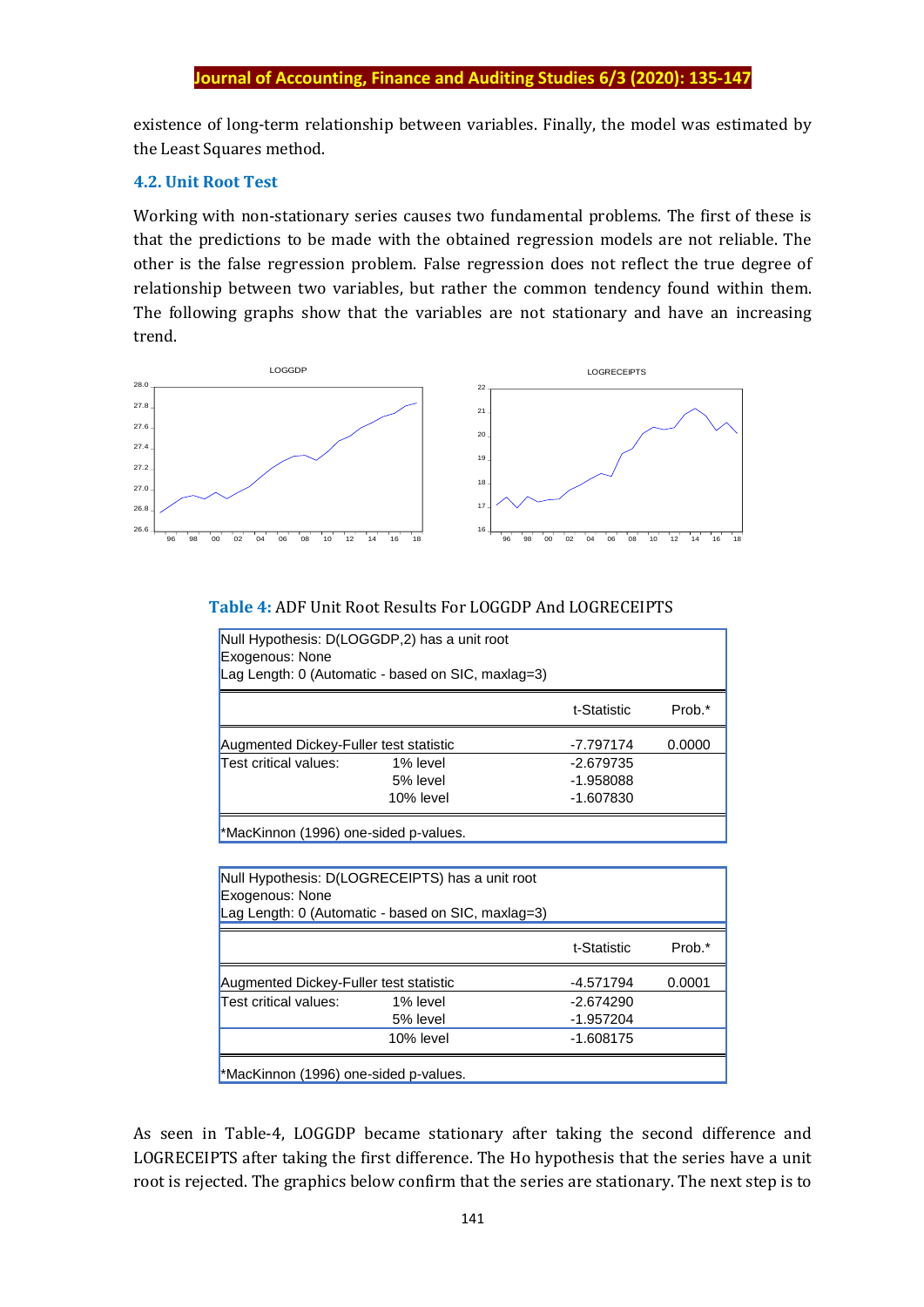determine whether there is a long-term relationship between the two series with the help of cointegration analysis.



#### **4.3 Johansen Cointegration Test**

Cointegration analysis provides an investigation into whether linear combinations of those variables are static if the integration degrees of non-stationary time series variables are the same. In this study, the presence of co-integration between variables was investigated using the Johansen co-integration test.

Johansen and Juselius (1990) developed the Maximum Likelihood Estimation and Likehood Ratio tests to test the cointegration hypothesis. Johansen test the ECM (Error Corection Model) form of the first differences is as follows:

 $\Delta X_1 = \Gamma_1 \Delta X_{t-1} + ... + \Gamma_{k+1} \Delta X_{t-k} + \Pi X_{t-k} + \mu + \varepsilon_t$  ve  $\varepsilon_t \sim N(0, \Lambda)$  t = 1, ..., T.

Here Π, (nXn) matrix,  $\Gamma$ <sub>t</sub>, ...,  $\Gamma$ <sub>k+1</sub> parameter's matrix,  $X_t$  (nXn) is first level unit root vector, μ (nX1) is vector constant value,  $ε_t$  is error term vector and Λ (nXn) is covariance matrix. Since  $\Delta X_1$  I (0) in the equation, the right side is stationary only if  $\Pi X_{t-k}$  is stationary.

In the cointegration test, the Johansen approach is based on the Likelihood Ratio test and is tested according to the n-r unit root hypothesis versus the n-r-1 unit root alternative hypothesis. Two separate tests, Trace and max statistical test, are used.

 $\Lambda_{\text{max}} = -T \Sigma_{i=r+1} \ln (1-\Lambda_i), r = 0, \ldots, n-1.$ 

where  $\Lambda_i$  **is** maximum eigenvalue.

And Max statistic test is as fallows,

 $\Lambda_{\text{max}} = -T \ln(1 - \Lambda_i)$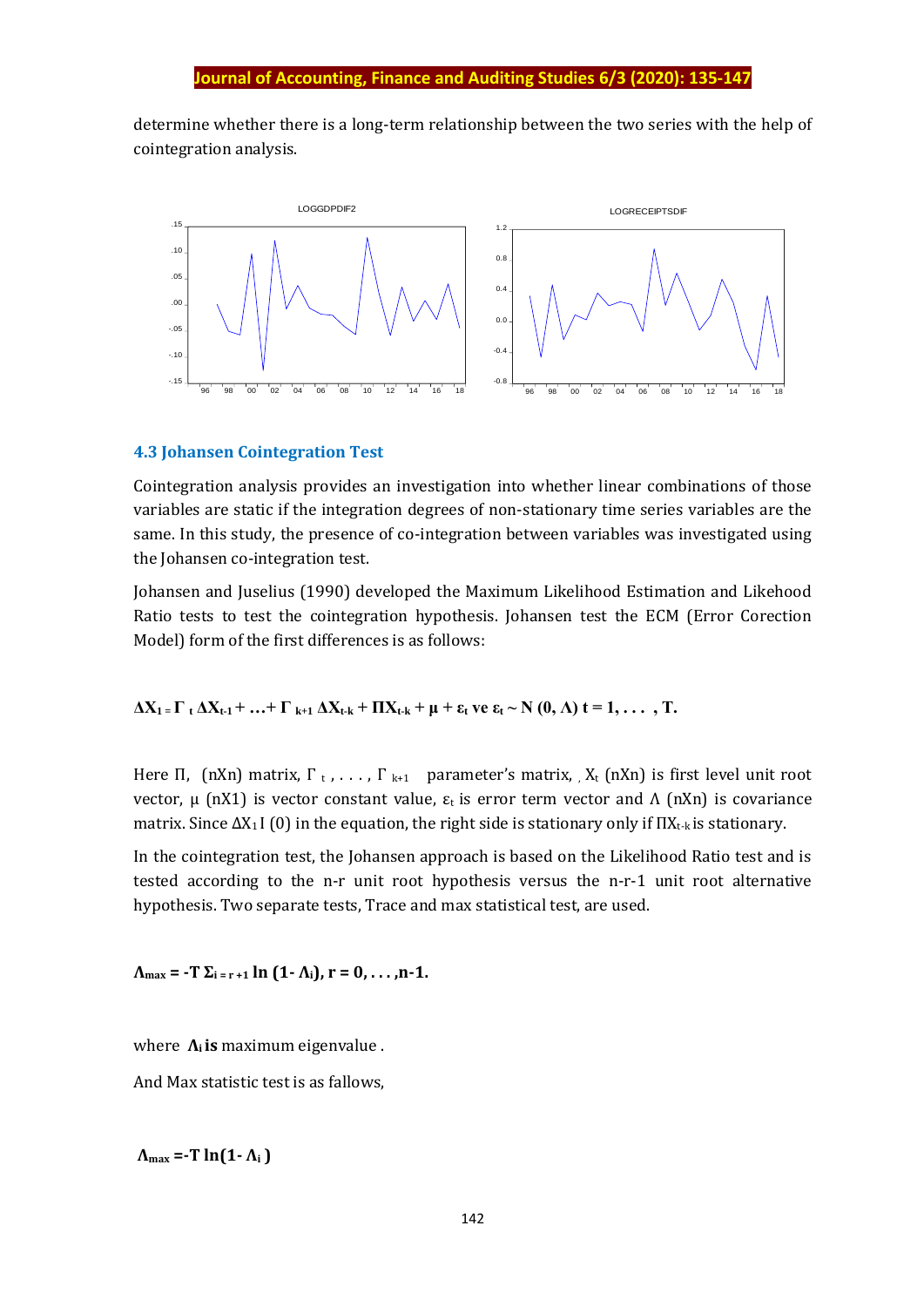# **Table-5:** Johansen Cointegration Test Results

| Date: 06/13/20 Time: 20:07<br>Sample (adjusted): 1999 2018<br>Included observations: 20 after adjustments<br>Trend assumption: No deterministic trend<br>Series: LOGGDPdif2 LOGRECEIPTSdif<br>Lags interval (in first differences): 1 to 1 |                      |                        |                               |                  |  |
|--------------------------------------------------------------------------------------------------------------------------------------------------------------------------------------------------------------------------------------------|----------------------|------------------------|-------------------------------|------------------|--|
| Unrestricted Cointegration Rank Test (Trace)                                                                                                                                                                                               |                      |                        |                               |                  |  |
| Hypothesized<br>No. of $CE(s)$                                                                                                                                                                                                             | Eigenvalue           | Trace<br>Statistic     | 0.05<br><b>Critical Value</b> | Prob.**          |  |
| None <sup>*</sup><br>At most $1 *$                                                                                                                                                                                                         | 0.538654<br>0.207144 | 20.11443<br>4.642275   | 12.32090<br>4.129906          | 0.0021<br>0.0370 |  |
| Trace test indicates 2 cointegrating eqn(s) at the 0.05 level<br>* denotes rejection of the hypothesis at the 0.05 level<br>**MacKinnon-Haug-Michelis (1999) p-values<br>Unrestricted Cointegration Rank Test (Maximum Eigenvalue)         |                      |                        |                               |                  |  |
| Hypothesized<br>No. of $CE(s)$                                                                                                                                                                                                             | Eigenvalue           | Max-Eigen<br>Statistic | 0.05<br><b>Critical Value</b> | Prob.**          |  |
| None*<br>At most $1 *$                                                                                                                                                                                                                     | 0.538654<br>0.207144 | 15.47215<br>4.642275   | 11.22480<br>4.129906          | 0.0085<br>0.0370 |  |
| Max-eigenvalue test indicates 2 cointegrating eqn(s) at the 0.05 level<br>* denotes rejection of the hypothesis at the 0.05 level<br>**MacKinnon-Haug-Michelis (1999) p-values                                                             |                      |                        |                               |                  |  |

Both Trace Test and Maximum Eigenvalue Test statistics have detected two cointegrator equations between variables. It is understood that there is a long-term positive relationship between the series.

# **4.4. Regression Analysis With Least Squares Method**

## **Table-6:** LS Results

| Dependent Variable: LOGGDP<br>Method: Least Squares<br>Date: 06/13/20 Time: 19:46<br>Sample: 1995 2018<br>Included observations: 24 |                                                                                  |                      |                                                                                                                                      |                                                                               |  |  |
|-------------------------------------------------------------------------------------------------------------------------------------|----------------------------------------------------------------------------------|----------------------|--------------------------------------------------------------------------------------------------------------------------------------|-------------------------------------------------------------------------------|--|--|
| Variable                                                                                                                            | Coefficient                                                                      | Std. Error           | t-Statistic                                                                                                                          | Prob.                                                                         |  |  |
| <b>LOGRECEIPTS</b><br>C                                                                                                             | 0.211720<br>23.25824                                                             | 0.018180<br>0.346188 | 11.64548<br>67.18381                                                                                                                 | 0.0000<br>0.0000                                                              |  |  |
| R-squared<br>Adjusted R-squared<br>S.E. of regression<br>Sum squared resid<br>Log likelihood<br>F-statistic<br>Prob(F-statistic)    | 0.860421<br>0.854077<br>0.127891<br>0.359834<br>16.34747<br>135.6171<br>0.000000 |                      | Mean dependent var<br>S.D. dependent var<br>Akaike info criterion<br>Schwarz criterion<br>Hannan-Quinn criter.<br>Durbin-Watson stat | 27.27829<br>0.334794<br>$-1.195622$<br>$-1.097451$<br>$-1.169578$<br>0.527095 |  |  |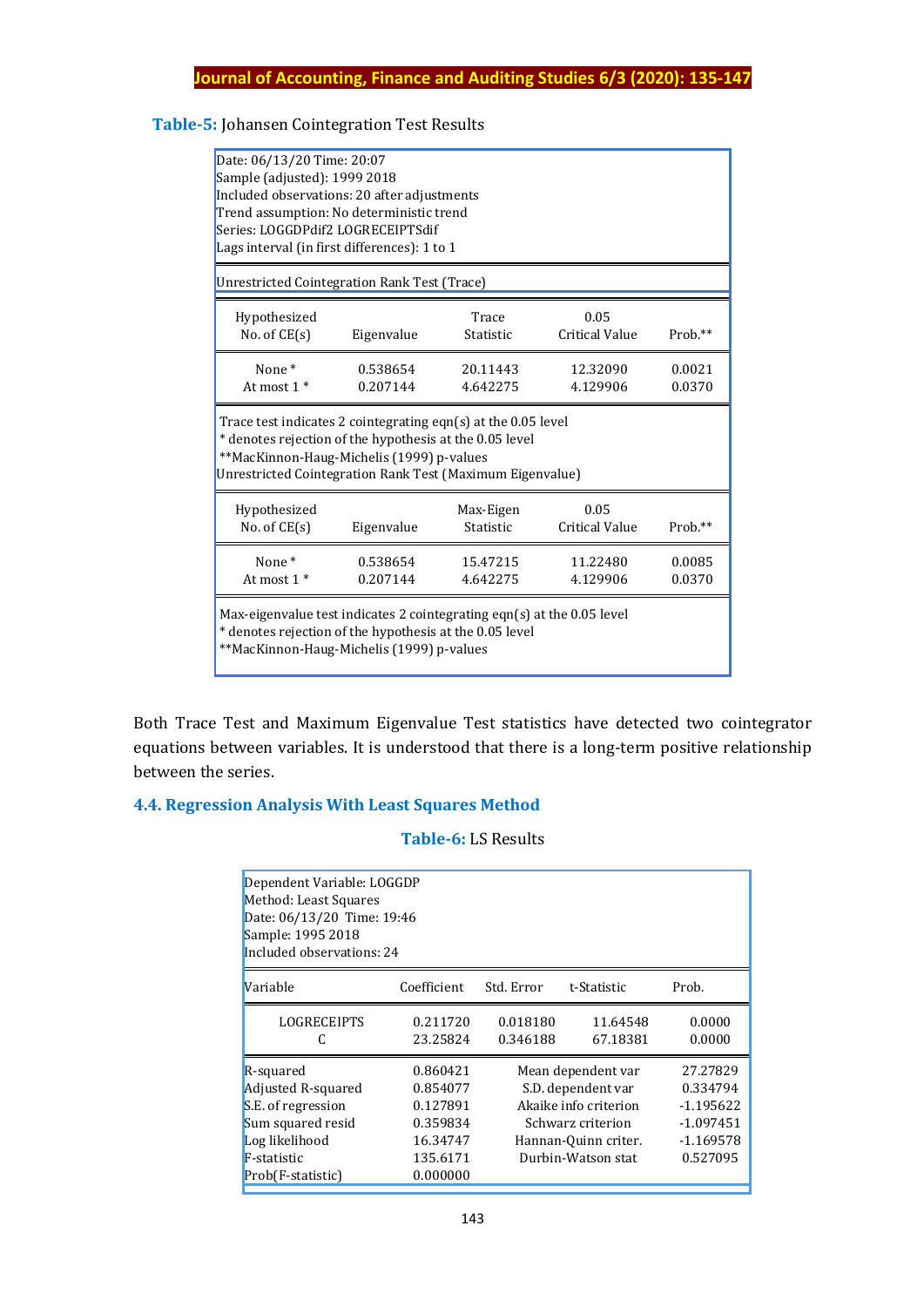The probability of the coefficients and the probability of the F statistic confirm that the model is statistically significant in the %95 confidence interval. So we can estimate the model as;

ln GDP= 23.25824 + 0.211720 ln RECEIPTS

There is a positive relation between economic growth and tourism receipts. If tourism receipts increases %1, GDP will increase %0.21.

#### **5. Conclusion**

The need to increase income level, employment and foreign exchange reserves is a common problem of developing economies. To overcome this problem, the contribution of each sector to the economy needs to be known clearly. In this study, the contribution of tourism sector to Turkish economy was examined. According to the study's findings, tourism is very important for Turkey in terms of increasing employment and foreign exchange reserves. According to empirical analysis findings, there is a positive relationship between economic growth and tourism revenues in the long run. For this reason, increasing the tourism investments will be beneficial for the country's economy. Another finding of the research is that every 1% increase in tourism revenues contributes 0.21% to economic growth. Each investment in tourism, with its multiplier effect, will generate more revenue growth than the investment made.

#### **References**

- Akan, Y. and Işık, C. (2009). "Yabancı Ziyaretçi Harcamalarının Ekonomik Büyümeye Etkisi (1970-2007)", Anatolia Journal of Tourism Research, 20(2,) pp. 197-203.
- Algan, N. and Gencer, S. (2015), "Türkiye'de Turizm Gelirlerinin Ekonomik Büyümeye Etkisi: Yapısal Kırılmalı Eşbütünleşme Testinden Bulgular", Çukurova University Social Sciences Istitute Journal, 24 (1), pp.31-44.
- Aslan, A. (2008), "Türkiye'de Ekonomik Büyüme ve Turizm İlişkisi Üzerine Ekonometrik Analiz" Munich Personel Repec Archive Paper, 10611, [https://mpra.ub.uni](https://mpra.ub.uni-muenchen.de/10611/1/MPRA_paper_10611.pdf)[muenchen.de/10611/1/MPRA\\_paper\\_10611.pdf,](https://mpra.ub.uni-muenchen.de/10611/1/MPRA_paper_10611.pdf) 07.08.2019.
- Aslan, A. (2016). "Does Tourism Cause Growth? Evidence From Turkey", Current Issues In Tourism, 19(12),pp. 1176-1184.
- Aykaç Alp, E. (2010), "Türkiye'de Turizm Gelirleri ile Büyüme Arasındaki İlişkinin Analizi", Dumlupınar University Social Sciences Journal, pp.28, 1-9.
- Bahar, O. (2006), "Turizm Sektörünün Türkiye'nin Ekonomik Büyümesi Üzerindeki Etkisi: VAR Analizi Yaklaşımı", Journal Of Management And Economics,13 (2), pp.137-150.
- Bahar, O. and Bozkurt, K. (2010). Gelişmekte Olan Ülkelerde Turizm-Ekonomik Büyüme İlişkisi: Dinamik Panel Veri Analizi. Anatolia Journal of Tourism Research, 21(2),pp.255-265
- Bozkurt, E. and Topçuoğlu, Ö. (2013), "Türkiye'de Ekonomik Büyüme ve Turizm İlişkisi", Gümüşhane University Social Sciences Electronic Journal, 7, pp.91-105.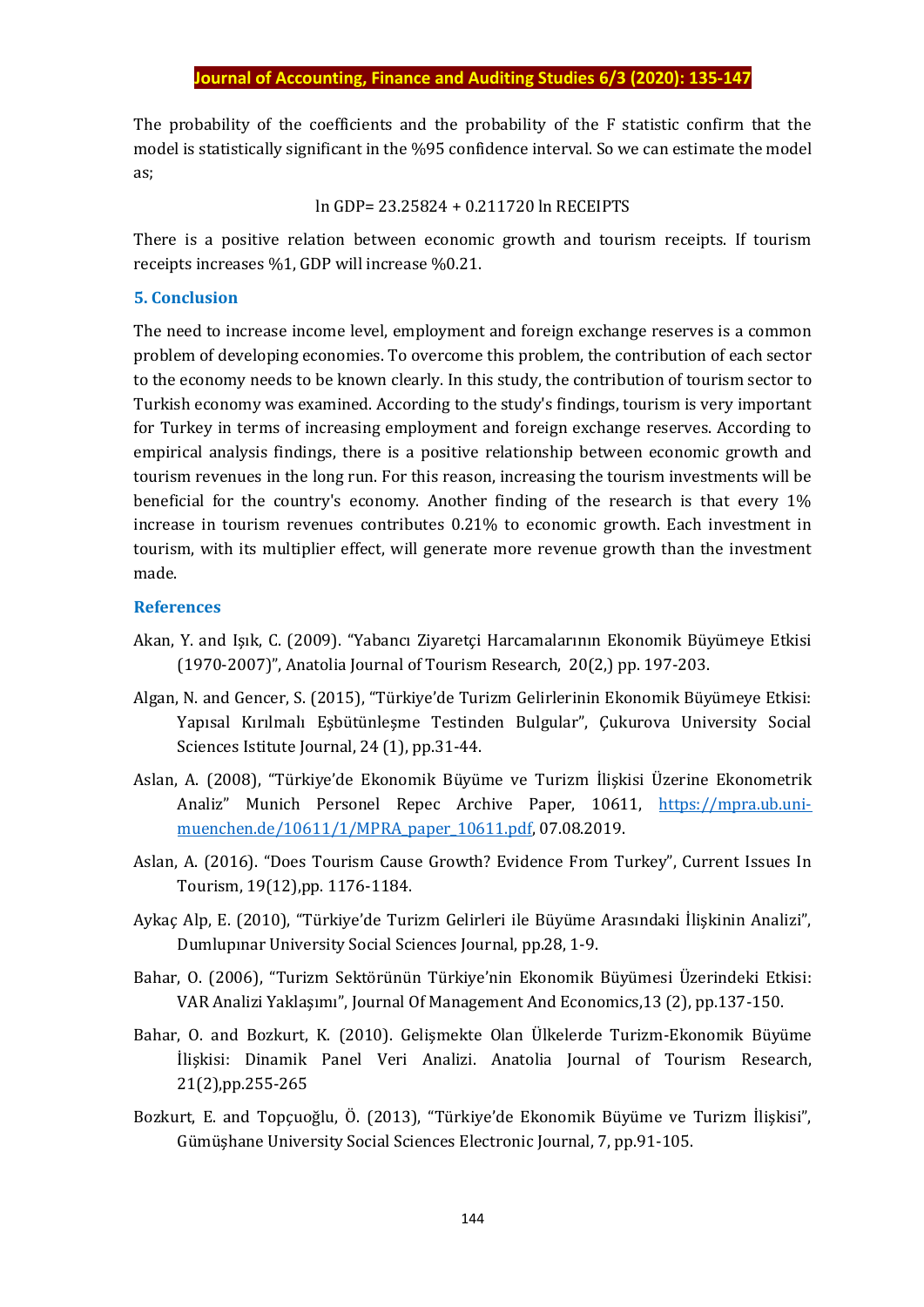- Çetintaş, H. and Bektaş, Ç. (2008), "Türkiye'de Turizm ve Ekonomik Büyüme Arasındaki Kısa ve Uzun Dönemli İlişkiler", Anatolia Journal of Tourism Research, 19(1), pp.37-44.
- Çil Yavuz, N. (2006), "Türkiye'de Turizm Gelirlerinin Ekonomik Büyümeye Etkisinin Testi: Yapısal Kırılma ve Nedensellik Analizi", Doğuş University Journal, 7(2), pp.162-171.
- Çoban, O. and Özcan, C.C. (2013), "Türkiye'de Turizm Gelirleri-Ekonomik Büyüme İlişkisi: Nedensellik Analizi (1963-2010)", Eskişehir Osmangazi University Journal Of Economics and Administrative Sciences, 8(1), pp.243-261.
- Dereli, D. and Akiş,E.(2019). Atatürk University Journal Of Economics and Administrative Sciences, April 2019, Vol: 33, No:2, pp. 467-477

 Dickey, D. A.and W.A. Fuller (1979). "Distribution of the Estimators for Autoregressive Time Series With a Unit Root" Journal of the American Statistical Association Vol. 74, No. 366 ,s. 427-431

- Durgun Kaygısız, A. (2015). "Net Turizm Gelirleri Ve Büyüme İlişkisi: Var Model-Granger Nedensellik Analizi", Uluslararası Alanya İşletme Fakültesi Dergisi, 7(2), pp. 155-164.
- Ertuğrul, H. M. and Mangir, F. (2015). "The Tourism-Led Growth Hypothesis: Empirical Evidence From Turkey", Current Issues İn Tourism, 18(7), pp. 633-646.
- Esen, E. and Özata, E. (2015), "Turizmin Ekonomik Büyümeye Etkisi: Turizme Dayalı Büyüme Hipotezinin Türkiye İçin Geçerliğinin ARDL Modeli ile Analizi", Anadolu University Social Sciences Journal, 17(1), pp.43-58.
- Gökovalı, Ü. (2010). "Contribution Of Tourism To Economic Growth İn Turkey", Anatolia, 21(1), pp. 139-153.

<https://data.oecd.org/>

[https://wikivisually.com/wiki/World\\_Tourism\\_rankings#International\\_tourism\\_receipts](https://wikivisually.com/wiki/World_Tourism_rankings#International_tourism_receipts)

<https://wttc.org/>

<https://www.mevzuat.gov.tr/MevzuatMetin/1.5.2634.pdf>

[https://www.turofed.org.tr/\\_files/\\_pdf/RAPOR/sayi-13.pdf](https://www.turofed.org.tr/_files/_pdf/RAPOR/sayi-13.pdf)

[https://www.turofed.org.tr/\\_files/\\_pdf/RAPOR/turofed-turizm-raporu-2018.pdf](https://www.turofed.org.tr/_files/_pdf/RAPOR/turofed-turizm-raporu-2018.pdf)

<https://yigm.ktb.gov.tr/Eklenti/69320,turizmistatistikleri2019-4pdf.pdf?0>

<https://yigm.ktb.gov.tr/TR-232959/arastirma-ve-raporlar.html>

- Işık, C. (2010). "Türkiye'de Yabancı Ziyaretçi Harcaması Ve Turizm Gelirleri İlişkisi: Bir Eş-Bütünleşme Analizi (1970-2008)", Sosyoekonomi, 2, pp. 211-128.
- Johansen, S. ve K. Juselıus (1990). " Maximum Likelihood Estimation and Inference on Cointegration with Applications to The Demand For Money", Oxford Bulletin of Economics and Statistics, 52(2), s.169-210
- Kara, O, Çömlekçi, İ. and Kaya, V. (2012). "Turizm Gelirlerinin Çeşitli MAKRO Ekonomik Göstergelerle İlişkisi: Türkiye Örneği (1992-2011)", Ekonomik ve Sosyal Araştırmalar Dergisi, 8(1): 75-100.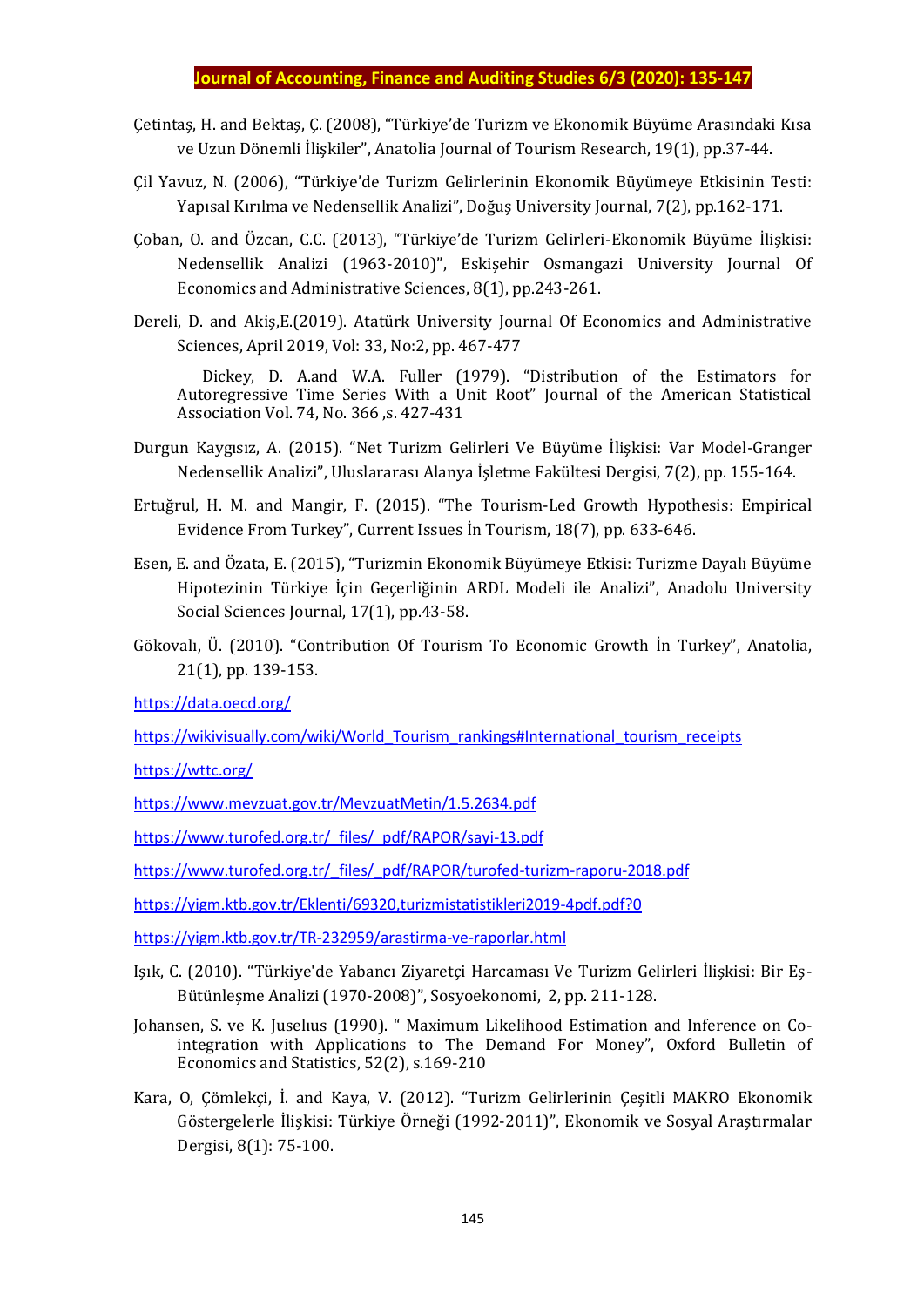- Kızılgöl, Ö. and Erbaykal, E. (2008), "Türkiye'de Turizm Gelirleri ile Ekonomik Büyüme İlişkisi: Bir Nedensellik Analizi", Süleyman Demirel University Journal Of Economics and Administrative Sciences, 13(2), pp.351-360.
- Kızılkaya, O., Sofuoğlu, E. and Karaçor, Z. (2016), "Türkiye'de Turizm Gelirleri Ekonomik Büyüme İlişkisi: ARDL Sınır Testi Yaklaşımı", Yönetim ve Ekonomi Dergisi, 23(1), pp.203-215.
- Özcan, C.C. (2015), "Turizm Gelirleri-Ekonomik Büyüme İlişkisinin Simetrik ve Asimetrik Nedensellik Yaklaşımı ile Analizi: Türkiye Örneği", Erciyes University Journal Of Economics and Administrative Sciences, 46, pp.177-199.
- Özer, M. and Kırca, M. (2014). "Turizm Gelirleri, İhracat Ve İktisadi Büyüme Arasındaki İlişkilerin Zaman Serisi Analizi", *3.Disiplinlerarası Turizm Araştırmaları Kongresi*, pp. 684-707.
- Öztürk, İ. and Acaravcı, A. (2009). "On The Causality Between Tourism Growth and Economic Growth: Empirical Evidence From Turkey", Transylvanian Review of Administrative Sciences, 5(25): 73-81.
- Polat E. and Günay S. (2012). Türkiye'de Turizm ve İhracat Gelirlerinin Ekonomik Büyüme Üzerindeki Etkisinin Testi: Eşbütünleşme ve Nedensellik Analizi. Süleyman Demirel University Journal of Natural And Applied Sciences, 16(2),204-211.
- Resort (2020), No:3<https://drive.google.com/file/d/1AFsiscn0uvByqy3e6PXR9N7--hssrtaU/view>
- Savaş, B. Beşkaya, A. and Şamiloğlu, F. (2012). "Analyzing The Impact Of International Tourism On Economic Growth İn Turkey", Bülent Ecevit University Social Sciences Journal 6(12), pp. 121-136.
- TCKTBK, (2017). Türkiye Cumhuriyeti, Kültür ve Turizm Bakanlığı, Turizm İstatistikleri [http://yigm.kulturturizm.gov.tr/TR,9851/turizm-istatistikleri.html.](http://yigm.kulturturizm.gov.tr/TR,9851/turizm-istatistikleri.html)
- Terzi, H. (2015). "Is The Tourism-Led Growth Hypothesis (TLGH) Valid For Turkey?", Doğuş University Journal, 16(2), pp. 165-178.
- Topallı, N. (2015). "Turizm Sektörünün Türkiye'nin Ekonomik Büyümesi Üzerindeki Etkisi: 1963-2011", International Journal of Economic And Administrative Studies, 14, pp. 339-352.
- Türkiye Seyahat Acentaları Birliği. (2018). "Turizmin Ekonomideki Yeri GSMH İçindeki Payı, 1963-2017", https://www.tursab.org.tr/
- UNWTO World Tourism Barometer, 2017, [http://dtxtq4w60xqpw.cloudfront.net/sites/all/files/pdf/unwto\\_fitur\\_2017\\_hq\\_jk\\_1p](http://dtxtq4w60xqpw.cloudfront.net/sites/all/files/pdf/unwto_fitur_2017_hq_jk_1pp.pdf) [p.pdf](http://dtxtq4w60xqpw.cloudfront.net/sites/all/files/pdf/unwto_fitur_2017_hq_jk_1pp.pdf)
- Uysal, D., Erdoğan, S. and Mucuk, M. (2004). "Türkiye'de Turizm Gelirleri İle Ekonomik Büyüme Arasındaki İlişki(1992-2003)" Sakarya University Economics and Administrative Sciences, Social and Economic Research Journal, 1(8): 162-170.
- WORLDBANK, World Development Indicators, [http://databank.worldbank.org](http://databank.worldbank.org/) , Erişim 02.11.2016